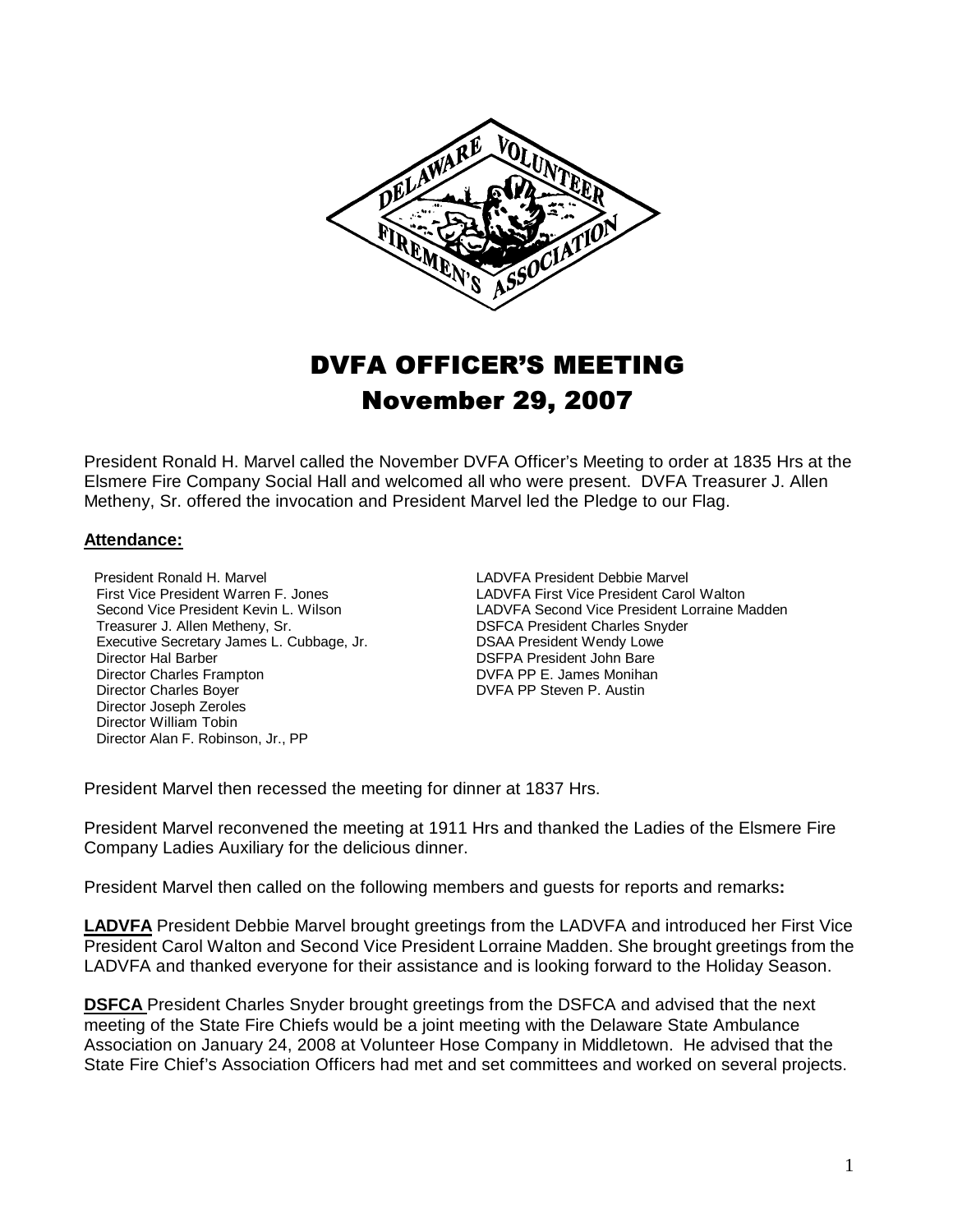**DSAA** President Wendy Lowe brought greetings from the State Ambulance Association and discussed the Joint Chiefs/Ambulance Association meeting in an attempt to increase the attendance at the DSAA meetings.

**DSFPA** President John Bare brought greetings from the State Fire Police Association and discussed their By-Law that passed prohibiting any Fire Police Officer from carrying any firearm in the performance of their duties as a Fire Police Officer. He further stated that the DSFPA is working on a policy to handle any violation of this By-Law. President Snyder, DSFCA stated that they wrote a letter of support on the position of the DSFPA on carrying weapons.

**President Ronald H. Marvel** reported on the following items:

**DVFA WEB PAGE** reported that he has had many comments on the appearance and content of the new web page, but reminded everyone that it was a "Work in Progress" and it will take Time to complete.

**MRSA** advised that this form of Staph Infection is very serious and that everyone needs to be attentive to the risk and ensure that proper procedures be followed for cleaning of equipment and personnel.

**NATIONWIDE INSURANCE** advised that an insurance company had dropped a Fire Police Officer after being involved in a MVC. They stated it was because he was using his personal vehicle for fire police duties. After contact with Matt Denn, State Insurance Commissioner a letter was received from Nationwide reinstating the individual and stating that it was an error caused be a key stroke error and in no way that he being a Fire Police Officer was the cause of the original letter.

**EXECUTIVE ORDER #99** stated that the Advisory Committee recommended a Review Audit for each individual fire company and that the DVFA would support the drafting of Legislation by the State Fire Prevention Commission

**VOTER REGISTRATION** reported that Director Frampton is Chairing this important committee in the upcoming Election year. You will be hearing a lot more about getting your Members registered to vote in 2008.

**NEW DVFA BANNER** advised that Second Vice President Wilson and Mike Rush are working on a new Banner for the DVFA. The old banner is showing its age.

**RECRUITMENT & RETENTION** stated that he and the Officer's are looking at separating the Recruitment & Retention Committee into two separate committees with new visions. This will be a topic for discussion, and he wants everyone to think about it and we will discuss.

**PENSION & IRS ISSUES** reported that the DVFA & LADVFA Officers met with the Pension Advisory Committee and David C. Craik, State Pension Administrator who advised that the IRS has advised that the DVFA Pension funds need to be separated from the State Pension Funds for IRS purposes. There should be no major difference in interest that the funds will gain in the future. The State Pension Office will be introducing Technianal Corrective Legislation in 2008 to correct this issue.

**BETHANY BEACH AMBULANCE** stated he has met with Bethany Beach and the State Fire Prevention Commission and discussed the financial issues and possible alternatives.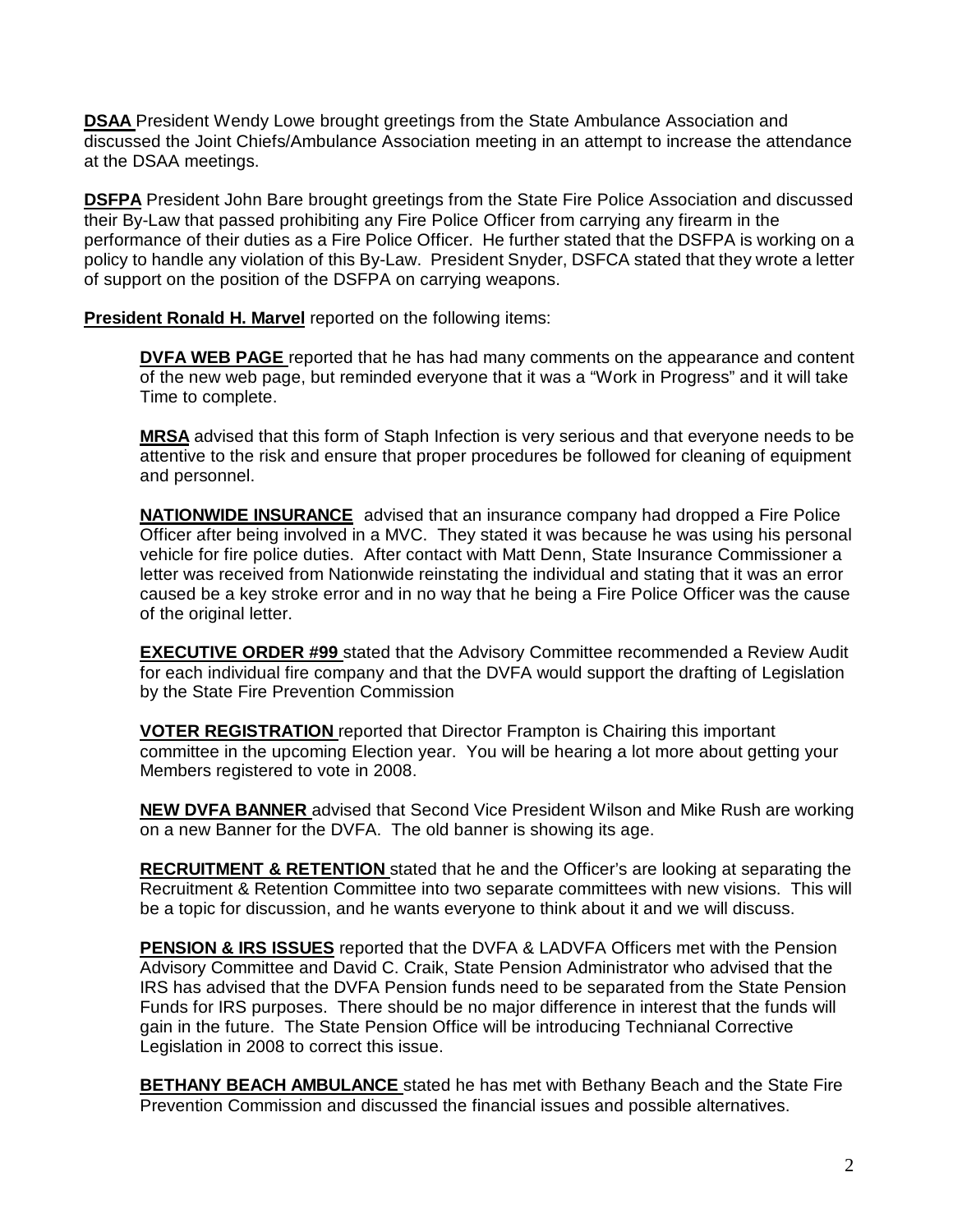**PP ROBINSON'S RECOMMENDATIONS** advises that the only recommendation that will need action is the recommendation to increase the Revolving Loan Fund. He is turning this request over to the Law & Legislative Committee for further action.

#### **President Robinson's Recommendations:**

- He would like to have the capability to have the reports for the DVFA Executive Committee Meeting digitized so it can be posted on the web page
- Limit the number of committees that a person can serve on during the year
- Need to strengthen the relationship with the State Fire Prevention Commission and have Unified Goals for the Fire Service
- A summit or workshop needs to be held to discuss the future of the fire service in Delaware
- Actively lobby the State Legislature for additional funds for the Revolving Loan Fund

**DVFA FIRE PREVENTION PROGRAM** invited everyone to attend the Fire Prevention Program on Sunday Afternoon at the DSFS after the Executive Committee Meeting.

**DVFA LEGISLATOR'S APPRECIATION EVENING** First Vice President Warren F. Jones reported that the event will take place on Legislative Mall in front of Legislative Hall on Tuesday, April 29, 2008 at 6:00 PM. He discussed the event and advised that Invitations will be sent out in the near future.

**DVFA PRESIDENTS & CHIEFS MEETING** First Vice President Jones advised that a meeting of all Delaware Fire Company Presidents and Chiefs would take place on Sunday, January 27, 2008 at the Modern Maturity Center in Dover. There will be two facilitators to discuss the following issues: Administrative – Chief Gregory Cade, US Fire Administrator and Operations – Chief David B. See, Chief of the Salisbury Fire Dept.

**CONFERENCE 2007** Chairman Kevin L. Wilson advised that the Conference went very smoothly with a minimum of issues. Planning is well underway for the 2008 Conference which will be September 8 – 13, 2008 at the Dover/Sheraton.

**WAKE UP DELAWARE/RISK WATCH** DVFA PP Alan F. Robinson advised the DVFA "Wake up Delaware " program was another success. He stated that the DVFA has again applied for a USFA Fire Prevention Grant in the amount of \$377,500 to assist with the Wake Up Delaware/Risk Watch Programs.

**FEDERAL LEGISLATIVE ISSUES** DVFA PP Steve Austin reported on the following items:

• Advised that two friends of the Delaware Fire Service are fighting serious health issues

 Karen Brennan, PP Virginia State Firefighters Assoc Ladies Auxiliary, of Fredericksburg Is fighting cancer

 Mike Wieder, Oklahoma State University, Stillwater, OK, and the editor of IFSTA who had the "Move Over Push Cards" printed for the Delaware State Fire Police Is also Fighting Cancer.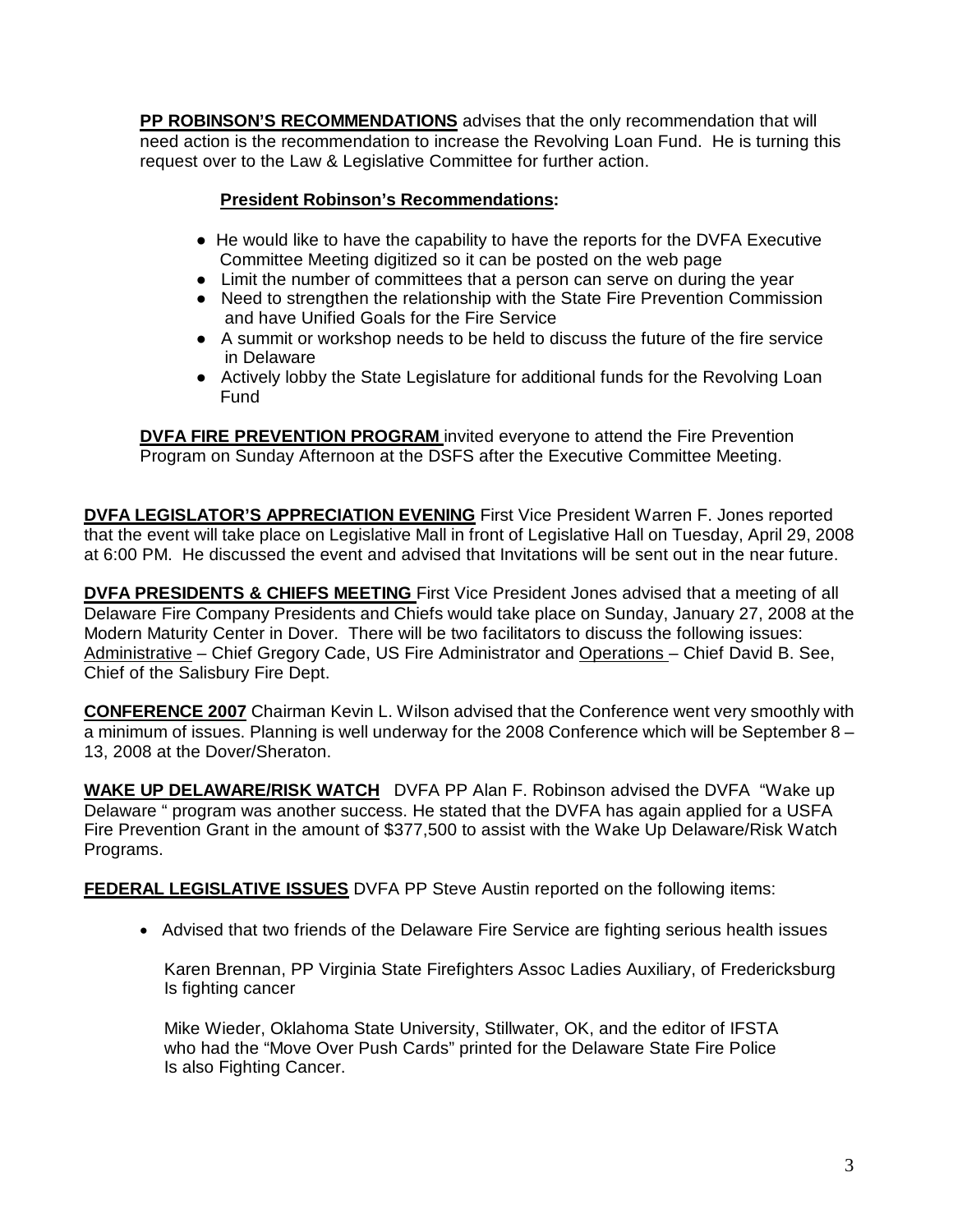PP Austin and President Marvel each asked to keep Karen and Mike in our thoughts And prayers.

- Reminded everyone that the  $20<sup>th</sup>$  Annual CFSI Dinner will be held at the Washington Hilton on Thursday April 3, 2008. Many special events are being planned and the event schedule will be forth coming
- Reported that he has had several meeting with Motorola officials discussing future operating issues and their participation in the DVFA Partners in Progress Program
- Discussed the IMT Train the Trainer program at the DSFS & curriculum development meeting for "Highway Safety Issues" with Del Dot officials
- Advised the Federal Appropriations Bills will hopefully be passed before the Congress adjourns for the Holiday Break.
- Stated that the Fire Based EMS Coalition is watching several EMS appropriations Bills that are currently before Congress.
- Advised that applications for the USFA Fire Prevention and SAFER Grants have increased Substantially, therefore making awarding of grants more challenging.
- Advised that the CVVFA is having a "Reputational Risk Symposium "at St. Joseph's University in Philadelphia on Saturday, December 1, 2007

**DVFA FOUNDATION** Chairman Austin advised that the Foundation met on Monday, August 20, 2007 at the Kent County EOC. The next meeting will be April 07, 2008. All are Welcome.

**FIRE CORP** Chairman E. James Monihan advised that Fire Corp ran ads in all thirteen (13) Dover Post owned Newspapers in Delaware and had several ads on TV. He thanked the DVFA Public Relations Consultant Dave Bonar for his tremendous support.

**NVFC** Treasurer Metheny reported on the following:

- NVFC is moving their National Office to a new facilities in the Greenbelt, Maryland area
- Dunkin Donuts/Baskin Robbins has agreed to sponsor the NVFC "Junior Firefighter Program" with a pledge of \$389,000, which includes 10 \$5000 scholarships and local Store special events

PP Monihan, NVFC Legislative Chairman Report on the following:

- Volunteer Protection Act has been introduced, it has a reduction of tax exempt benefits
- Working with DOJ in regards to LODD deaths and lack of decisions on heart/stroke case back load.
- Job Protection Act has passed the House and is in the Senate
- Briefly discussed the NVFC eight (8) priorities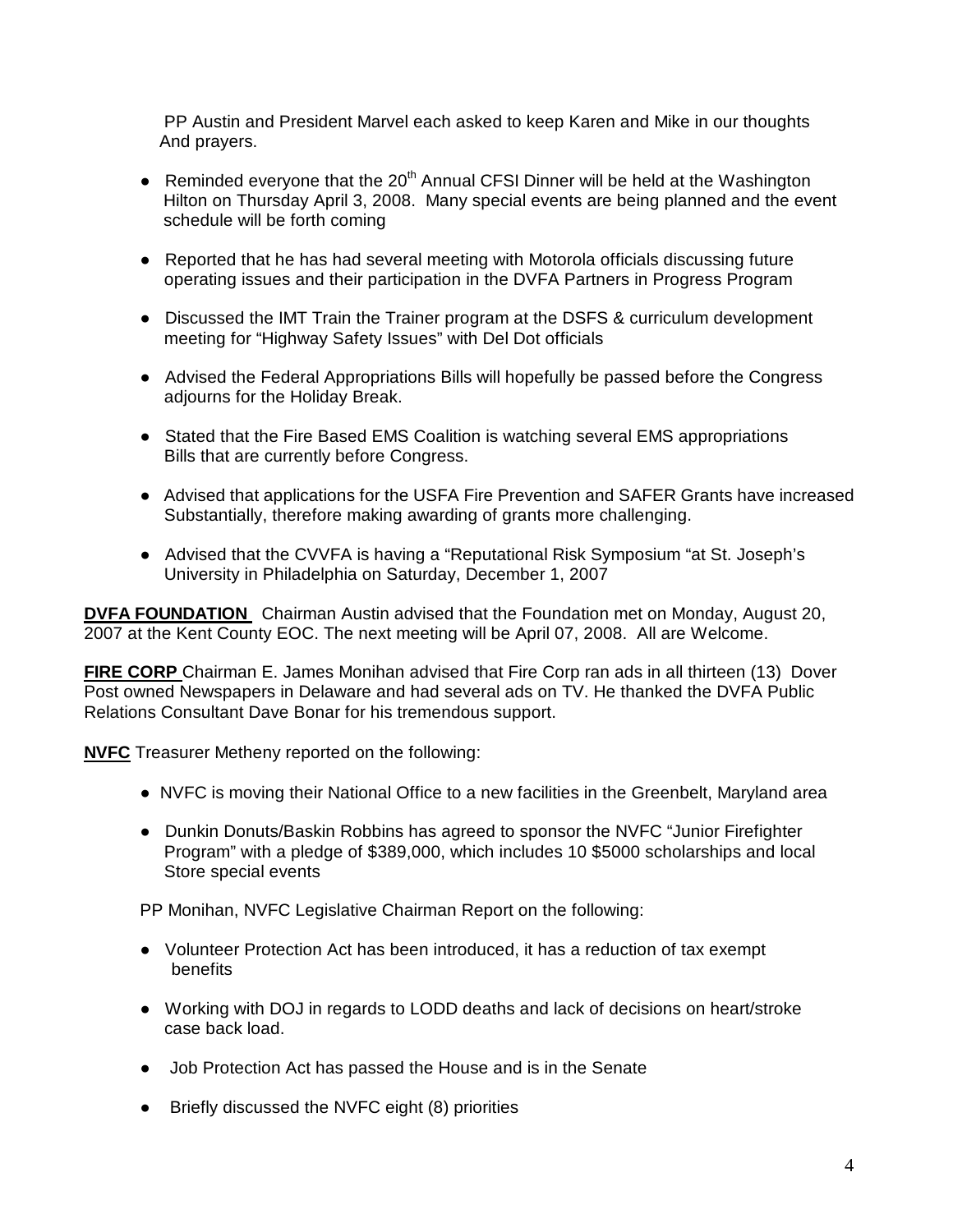#### **MISC ITEM** Executive Secretary Cubbage reported on the following items:

. Advised that the current Chairman of the Mutual Relief Advisory Comm. is listed as Karl Walters, However, He is now a member of Mutual Relief and Cannot serve in that position.

 **President Marvel appointed Joe Zeroles, Farmington as Chairman of Mutual Relief Advisory Committee and removed Karl Waters and replaced him with John Smith of Elsmere.** 

- •As a joint initiative with the SFPC, the SFPC will be mailing out the 2008 listing of Company Officers. When received they will distribute to the DVFA, DSFS & OSFM. This is done to reduce paperwork by the fire companies
- Requested that President Marvel charge the Resolution Committee with developing a Protocol for Resolutions, President Marvel will charge the committee.
- Advised that our HP Color Copier is in need of repair and the cost of repair is more that the unit is worth. Requested that the HP Color Copier be removed from the DVFA Inventory and a new unit purchased.

### **Motion by Director Boyer, Seconded by Director Frampton That the HP Color Copier be removed from the DVFA inventory And a replacement purchased. Motion Carried.**

#### **ADDITIONAL COMMENTS**

Second Vice President Wilson advised that he has sent a Fire Safety News Release out to the Media

Director Boyer advised that the KCVFA Fire Prevention Program will be at Felton on Sunday, December 2<sup>nd</sup>

Director Tobin reported on the passing of Past Chief Donald Sipple of the Georgetown Fire Co.

PP Robinson discussed the hope of an improved working relationship with the SFPC and advised that the SFPC and the DVFA Chair Officers will be meeting on December  $17<sup>th</sup>$  to discuss several issues.